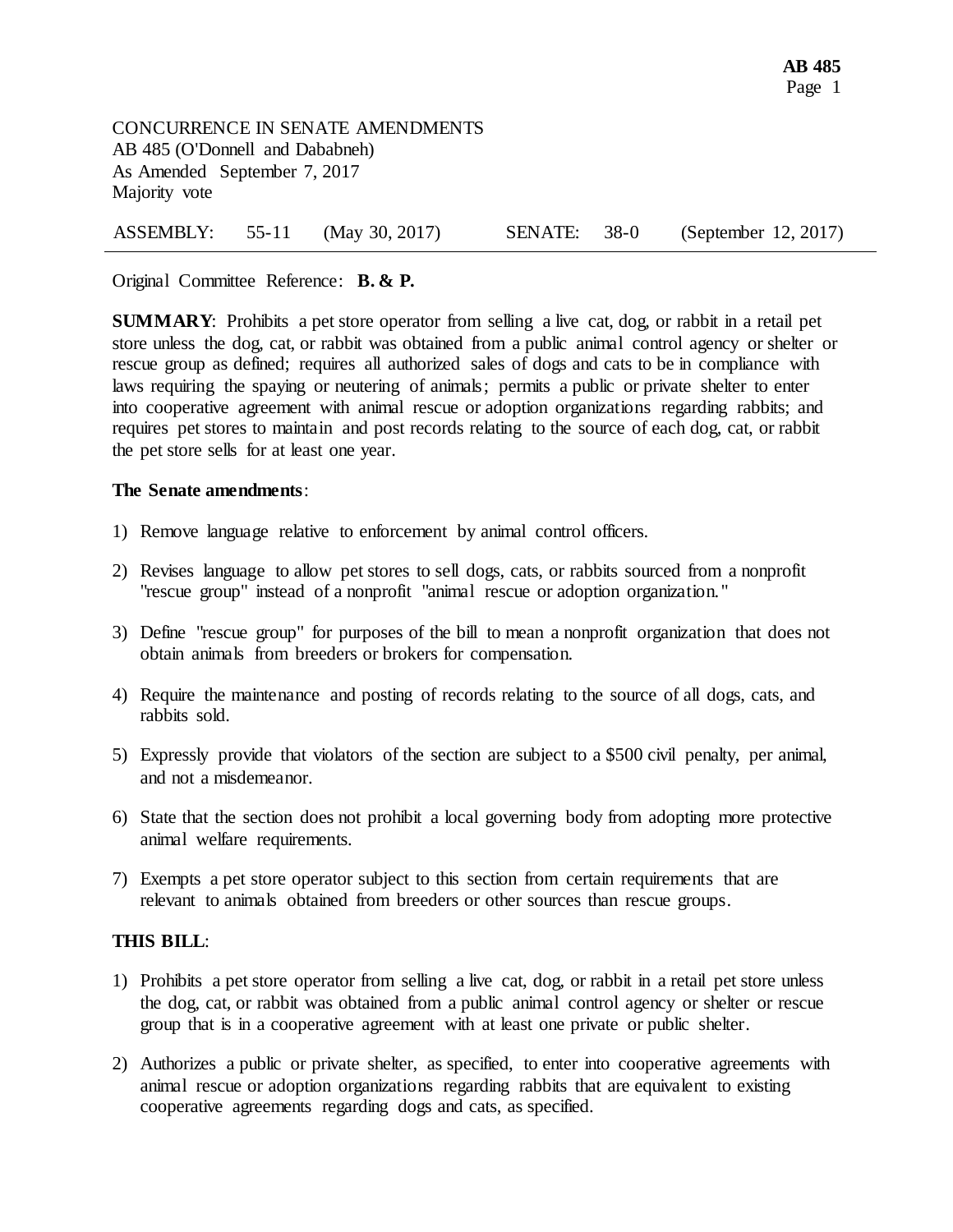- 3) Requires all sales of dogs and cats authorized by the bill to be in compliance with laws requiring the spaying or neutering of animals.
- 4) Requires pet stores to maintain records sufficient to document the source of each dog, cat, or rabbit the pet store sells or provides space for, for at least one year.
- 5) Requires pet stores to post, in a conspicuous location on the cage or enclosure of each animal, a sign listing the name of the public animal control agency or shelter, society for the prevention of cruelty to animals shelter, humane society shelter, or nonprofit from which each dog, cat, or rabbit was obtained.
- 6) Authorizes public animal control agencies or shelters to periodically require pet stores engaged in sales of dogs to provide access to records.
- 7) Makes a pet store operator who violates these provisions subject to a civil penalty of \$500. Each animal offered for sale in violation of this section constitutes a separate violation.
- 8) Delays implementation of the law until January 1, 2019.

**FISCAL EFFECT**: According to the Senate Appropriations Committee, pursuant to Senate Rule 28.8, negligible state costs.

## **COMMENTS**:

**Purpose.** This bill is sponsored by Social Compassion in Legislation. According to the author, "California taxpayers spend a quarter of a billion dollars annually to house and kill animals in local shelters while puppy mills throughout the country continue to mass breed animals for profit. [This bill] attempts to curtail these operations by supporting access to pet rescue and adoption in California retail pet stores. By offering puppies, kittens and rabbits for adoption from nearby shelters, pet stores can save the lives of animals in search for a home, save the breeding animals trapped in puppy mills, and relieve pressure on county budgets and local tax payers."

**Background**. *Animal and Consumer Protection Laws*. In California, there are a host of laws related to the sale of pets in California, including regulations for animal care in pet stores, consumer rights, requirements for breeders, sales at swap meets, and kennels. The Pet Store Animal Care law applies to animals in pet stores and places certain requirements on how animals can be treated while in a store pending sale. For example, Health and Safety Code (HSC) Section 122353 requires that the floor of an animal's primary enclosure to be constructed to prevent injury; requires primary animal enclosures to contain an enrichment device (toy); provide platforms for cats; and, cages for birds are required to be large enough for the bird to spread its wings fully, among others. A pet store operator or at least one employee is required to be present in the store at least once daily, regardless if the store is open for business. Pet stores are required to isolate and not sell those animals suspected of having a contagious condition, and ensure that each animal is treated without delay. However, there are no requirements or restrictions pertaining to the acquisition of animals for purpose of animal sales, although pet store operators are required to maintain specific documentation about an animal's health records and are also required to provide consumers with information about the breeder or broker. Pet store operators are required to maintain records for identification purposes of the person from whom the animals in the pet store was acquired, including that person's name, address, and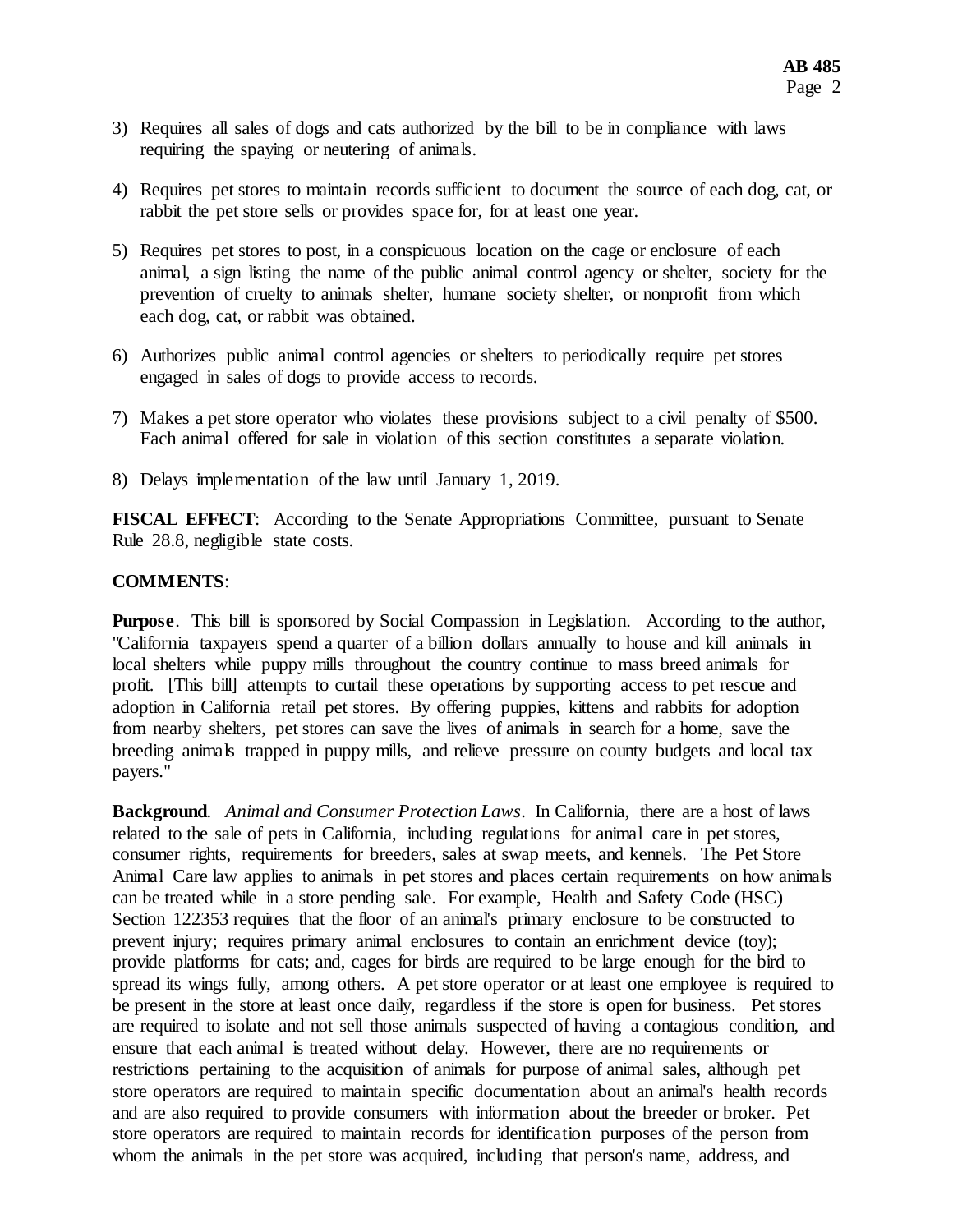telephone number, and the date the animal was acquired (HSC Section 122355(d)). There are no current prohibitions on pet store operators related to the sale of puppies, kittens, rabbits or dogs acquired from individuals, brokers, or mass commercial breeders who have enforcement violations at the local, state or federal level related to animal care laws.

In order to address consumer protection for the sale of retail pets the Lockyer-Polanco-Farr Pet Protection Act (Pet Protection Act) specifies the requirements for retail sellers of animals to ensure purchaser protection for the sale of ill or sick animals, and provides some form of disclosures to individuals about where the animal was bred. As currently drafted, this bill would prohibit the retail sale of dogs, cats, or bunnies at a retail pet store unless that animal was obtained from an animal shelter, humane association or other non-profit. However, the specifications of the Pet Store Animal Care laws and the Pet Protection Act would still apply to the *sale* of shelter animals at retail stores. As currently drafted, this bill does not change or limit current practices for individuals purchasing animals from local breeders, the Internet (if applicable laws allow), other states, or by other private sales.

*Puppy Mills*. "Puppy Mills" or "Kitty Factories" are common terms for large commercial breeding facilities that mass produce animals for sale at retail markets. It is estimated that there are 10,000 puppy mills in the United States. These are separate from other types of breeders who produce a smaller quantity of animals and typically in California do not sell directly to retail pet outlets; however, there are no restrictions on pet stores as to where they can acquire animals for retail sale. Mass produced, commercial animal breeders are typically scrutinized for their treatment of the animals including producing sick animals, inhumane treatment, and providing abhorrent living conditions. This bill aims to limit the sales of animals in California that are from "puppy mills," "kitten factories" or other commercial breeding facilities and to help ensure that available shelter animals are a source of animal sales.

*Federal Law*. The federal Animal Welfare Act was passed by Congress in 1966 and establishes minimum standards for the care and treatment of animals bred for commercial sale, exhibited to the public, used in biomedical research or commercial transport. The United States Department of Agriculture (USDA) is responsible for overseeing the commercial dog breeding industry. Breeders who sell to a pet store or consumers over the Internet are required to hold a license. However, as noted by various animal welfare organizations, federal laws provide a minimal level of specificity for animal care and violations are often found in many commercial breeding organizations, while others operate underground making enforcement of the laws difficult and challenging. According to the USDA, there are approximately 120 field-based employees who inspect licensed commercial breeding facilities in all 50 states. If a violation is found, then a facility is given a notice to correct, and in those serious cases of neglect, legal action may occur. According to the USDA, the system used to inspect a dog or cat breeding facility is based on a risk-based system. The frequency of an inspection is dependent upon a facility's compliance record, while all licensed facilities are inspected; those facilities with more compliance issues are inspected more frequently. In addition, the USDA reports that its inspectors may visit a facility when the USDA receives a complaint.

*Animal Shelters*. According to information provided by the ASPCA (American Society for the Prevention of Cruelty to Animals), approximately 6.5 million companion animals enter the United States animal shelters nationwide every year, approximately 3.3 million dogs and 3.2 million cats, and approximately 1.5 million of those are euthanized. The Humane Society notes that across the United States there are more 3,300 shelters and a large number of non-sheltered